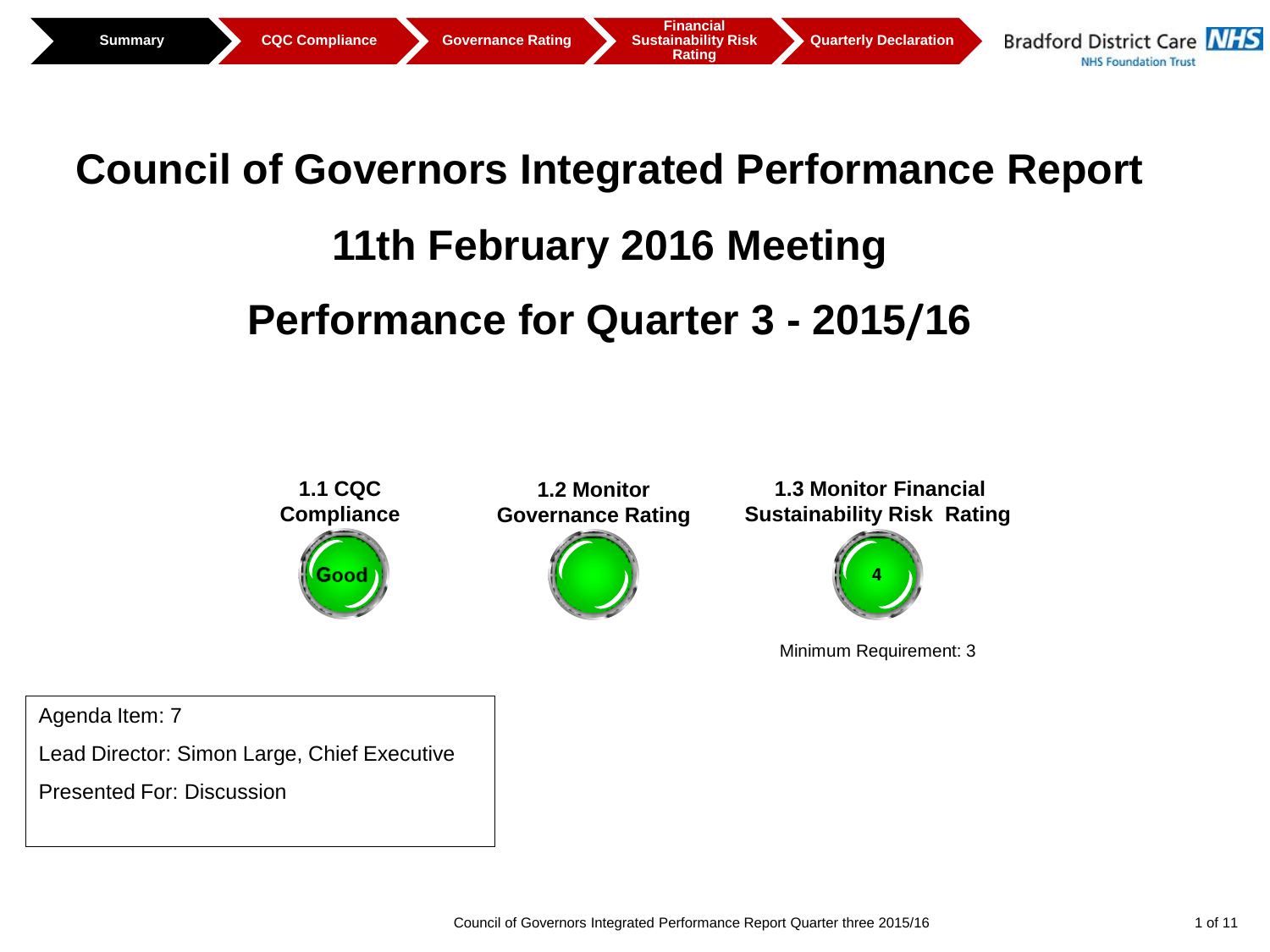| The slide shows key issues that were highlighted to the Trust Board in the Board Integrated Performance Report (BIPR). |                                                                                                                                                                                                                                                                                                                                                                                                                                                                                                                                                                                                                                                                                                                                                                                                                                                                                                                                                                                                                                                                                                                                                                                                                                                                                                                                                                 |                              |  |  |  |  |  |  |  |
|------------------------------------------------------------------------------------------------------------------------|-----------------------------------------------------------------------------------------------------------------------------------------------------------------------------------------------------------------------------------------------------------------------------------------------------------------------------------------------------------------------------------------------------------------------------------------------------------------------------------------------------------------------------------------------------------------------------------------------------------------------------------------------------------------------------------------------------------------------------------------------------------------------------------------------------------------------------------------------------------------------------------------------------------------------------------------------------------------------------------------------------------------------------------------------------------------------------------------------------------------------------------------------------------------------------------------------------------------------------------------------------------------------------------------------------------------------------------------------------------------|------------------------------|--|--|--|--|--|--|--|
| Governors have separate access to this report.                                                                         |                                                                                                                                                                                                                                                                                                                                                                                                                                                                                                                                                                                                                                                                                                                                                                                                                                                                                                                                                                                                                                                                                                                                                                                                                                                                                                                                                                 |                              |  |  |  |  |  |  |  |
| <b>Section</b>                                                                                                         | <b>Key Highlights</b>                                                                                                                                                                                                                                                                                                                                                                                                                                                                                                                                                                                                                                                                                                                                                                                                                                                                                                                                                                                                                                                                                                                                                                                                                                                                                                                                           | <b>BIPR</b><br><b>Slides</b> |  |  |  |  |  |  |  |
| <b>Monitor</b>                                                                                                         | • All quarter 3 Monitor performance requirements have been met.<br>Indicator M7 - Publication of the national Early Intervention in Psychosis (EIP) commissioning guidance is still<br>awaited. Work is ongoing to ensure BDCFT contribute to the interim national data collection processes,<br>commencing in January 2016, whilst awaiting information on staffing requirements and confirmation of the level of<br>additional resources expected to be required to achieve NICE concordant treatments from April 2016.<br>Trust performance against the new national waiting time standards for Improving Access to Psychological<br>Therapies (IAPT) which apply from April 2016 is above the local contract trajectory.                                                                                                                                                                                                                                                                                                                                                                                                                                                                                                                                                                                                                                    | $4 - 6$                      |  |  |  |  |  |  |  |
| Quality                                                                                                                | The Trust's internal assessment is full achievement of quarter 3 Commissioning for Quality and Innovation<br>(CQUIN) requirements, with projected full delivery of all milestones for quarter 4. Discussion have begun to agree<br>2016/17 CQUINs with commissioners.<br>Sickness absence remains above the Trust's 4.0% target; however there has been a slight decrease in December<br>2015. Actions to reduce sickness absence are in place though the 4% target is not now forecast to be achieved in<br>2015/16. Other workforce performance indicators such as appraisals and mandatory training remain above target.<br>• A new slide has been included within the December 2015 Board Integrated Performance Report (BIPR, slide 24)<br>to provide additional assurances about performance against key quality indictors that are now reported to the<br>Board by exception or quarterly.<br>Performance is generally positive against the quality goals reported this quarter; whilst the 100% aspirational<br>targets are not always met the majority are on track to exceed the associated baseline performance or national<br>target. The quality goals for 2016/17 have been drafted in response to consultation and will be progressed over<br>the next few weeks (via the CoG task & finish group) and signed off by the Board in February 2016. | $7 - 24$                     |  |  |  |  |  |  |  |
| <b>Locality</b>                                                                                                        | Locality Performance Meetings (LPMs) have not been held in December and January to allow smooth transitions<br>to the new operational service structures and to allow for final quarter 3 reporting in the pervious structures.<br>During this transition period performance was closely monitored by detailed exception reporting. LPMs begin<br>again in February 201, reflecting the new operational structures.                                                                                                                                                                                                                                                                                                                                                                                                                                                                                                                                                                                                                                                                                                                                                                                                                                                                                                                                             | $25 - 28$                    |  |  |  |  |  |  |  |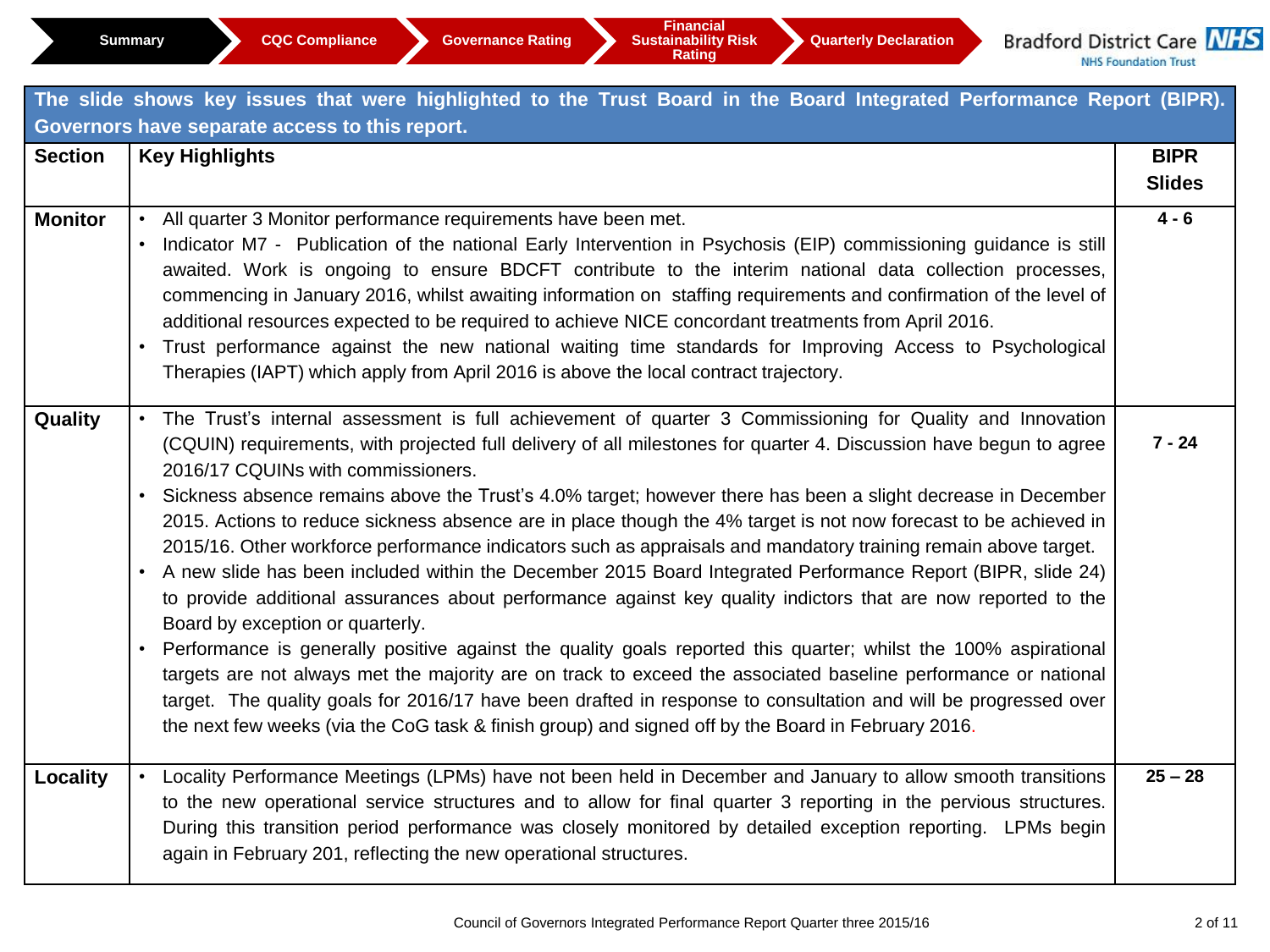|                                                | The slide shows key issues that were highlighted to the Trust Board in the Board Integrated Performance Report (BIPR).                                                                                                                                                                                                                                                                                                                                                                                                                                                                                                                                                                                                                                                                                                                                                                                                                                                                                                                                                                                                        |                              |  |  |  |  |  |  |  |
|------------------------------------------------|-------------------------------------------------------------------------------------------------------------------------------------------------------------------------------------------------------------------------------------------------------------------------------------------------------------------------------------------------------------------------------------------------------------------------------------------------------------------------------------------------------------------------------------------------------------------------------------------------------------------------------------------------------------------------------------------------------------------------------------------------------------------------------------------------------------------------------------------------------------------------------------------------------------------------------------------------------------------------------------------------------------------------------------------------------------------------------------------------------------------------------|------------------------------|--|--|--|--|--|--|--|
| Governors have separate access to this report. |                                                                                                                                                                                                                                                                                                                                                                                                                                                                                                                                                                                                                                                                                                                                                                                                                                                                                                                                                                                                                                                                                                                               |                              |  |  |  |  |  |  |  |
| <b>Section</b>                                 | <b>Key Highlights</b>                                                                                                                                                                                                                                                                                                                                                                                                                                                                                                                                                                                                                                                                                                                                                                                                                                                                                                                                                                                                                                                                                                         | <b>BIPR</b><br><b>Slides</b> |  |  |  |  |  |  |  |
| Change<br>Programme                            | • 9 of the 15 'live' projects are reporting on track. Two projects are red rated relating to the generation of targeted<br>CIP revenues for the Intensive Therapy Centre (ITC) and Assessment and Treatment Unit (ATU).<br>Four projects have been amber rated; Agile Working, IM&T strategy, Bank & Agency and the Care Pathways and<br>Packages Project.<br>Actions and interventions are being directed, supported and overseen via the Change Programme<br>Board.                                                                                                                                                                                                                                                                                                                                                                                                                                                                                                                                                                                                                                                         | $29 - 30$                    |  |  |  |  |  |  |  |
| <b>Finance</b>                                 | Performance on all key indicators is green with the exception of cash which is amber rated. This reflects timing<br>$\bullet$<br>issues in relation to the payment of provisions, settlement of liabilities on termination of the previous temporary<br>staffing contract and outstanding revenues from NHS Property Services (now resolved following escalation)<br>The Quarter 3 position reflects achievement of a Financial Sustainability Risk Rating of 4.<br>The most substantial in year risk relates to achievement of planned revenues for the ITC. The projected net<br>income and expenditure shortfall has required CIP substitution and/or release of reserves however the Trust<br>remains on track to achieve the overall planned end of year position.<br>Following confirmation by the Local Authority that a blanket reduction of at least 6.2% will be deducted from all<br>$\bullet$<br>Trust contracts commissioned by them in 2016/17 the Trust is progressing work via the new Children's Locality<br>to assess the service impacts. No costs of service re-design have been assumed in the forecast. | $31 - 43$                    |  |  |  |  |  |  |  |
| <b>Summary</b>                                 | The December 2015 the Board Integrated Performance Report shows strong performance, with achievement of the majority of<br>indicators in quarter 3 of 2015/16.<br>Information within this report supports the Trust's quarter 3 submission to Monitor of actual performance against plan. The Trust<br>is compliant with the terms contained within the Monitor provider licence for quarter 3.<br>Correlation of quality information (including patient experience and safety related measures) performance, finance, workforce and<br>health and safety information has taken place and did not identify any areas of particular concern.                                                                                                                                                                                                                                                                                                                                                                                                                                                                                   |                              |  |  |  |  |  |  |  |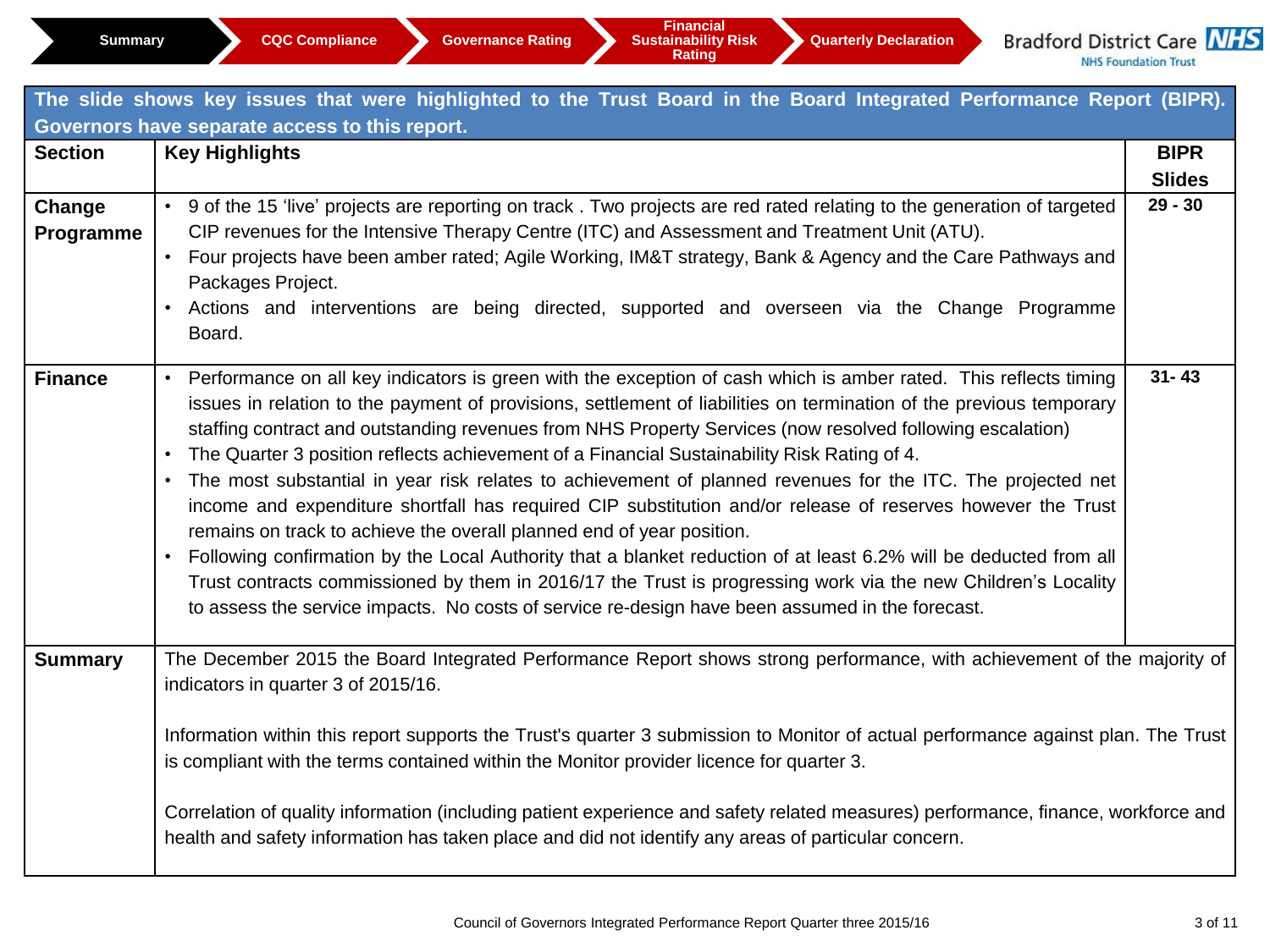### **1.1 CQC Compliance**

| <b>Description</b>       | This slide provides more detail in relation to the Care Quality Commission (CQC) Compliance<br>rating shown on slide 1 (button 1.1).<br>This rating reflects the outcome of the CQC inspection of BDCFT services conducted in June<br>2014 and will remain unchanged until the CQC conduct and confirm the outcome of the further<br>inspection.                                                                                                                                                                                                                                                                                                                                                                                                                                                                                                                                                                                                                                                                                                                                                                                                                                                                                                                                                                         |
|--------------------------|--------------------------------------------------------------------------------------------------------------------------------------------------------------------------------------------------------------------------------------------------------------------------------------------------------------------------------------------------------------------------------------------------------------------------------------------------------------------------------------------------------------------------------------------------------------------------------------------------------------------------------------------------------------------------------------------------------------------------------------------------------------------------------------------------------------------------------------------------------------------------------------------------------------------------------------------------------------------------------------------------------------------------------------------------------------------------------------------------------------------------------------------------------------------------------------------------------------------------------------------------------------------------------------------------------------------------|
| Quarter 3<br>performance | CQC inspection update<br>On 11 to 14 January 2016, the CQC undertook their 'focussed inspection' of BDCFT services; the<br>purpose of the visit was to follow up on progress since the full inspection in June 2014 with a<br>particular focus on the two 'must do' (compliance) actions identified (improvements to the Health<br>Based Place of Safety suites and embedding the continuous care medical model).<br>The inspection involved visits to a number of acute wards plus the Health Based Place of Safety<br>suites at Lynfield & Airedale sites, submission of approximately 50 pieces of evidence covering other<br>services and an interview with the Deputy Chief Executive/Director of Nursing and the Medical<br>Director.<br>Initial verbal feedback was provided by the CQC on 18 January and was very positive including good<br>feedback from services users, knowledgeable staff, innovative approach re the use of video<br>consultation, good evidence of physical health monitoring, improved Health Based Places of Safety<br>and a well embedded Continuous Care Medical Model.<br>The Trust will receive the full reports in April 2016. There will be three reports in all; one overall<br>report, one for the acute wards and one for the PICU and Health Based Places of Safety combined. |
| Projected<br>Performance | Initial feedback from the CQC indicates that the outcome of the inspection will be positive; the Trust<br>feels there is the potential for the current amber rating (requires improvement) on the 'safe' domain to<br>be rated green (good) however this cannot be confirmed until the formal report is received.                                                                                                                                                                                                                                                                                                                                                                                                                                                                                                                                                                                                                                                                                                                                                                                                                                                                                                                                                                                                        |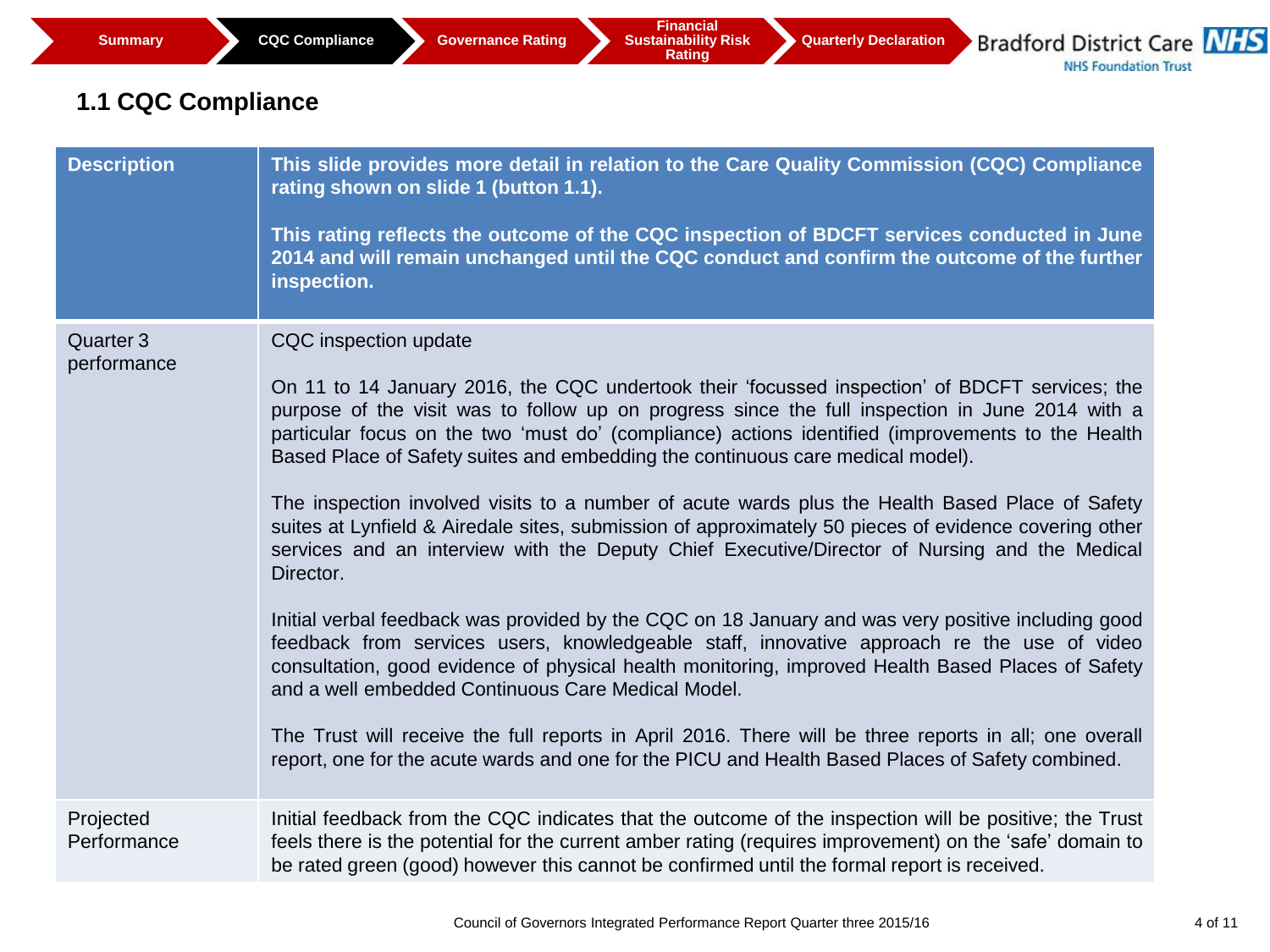### **1.2 Monitor Governance rating**

| <b>Description</b>       | The following Monitor slide shows the Trust's performance against national targets for<br>providers of mental health and community services. Indicators cover a range of access, data<br>quality and outcome targets.<br>Monitor expects NHS foundation trusts to meet the national targets, achieving 'green' rated<br>performance for each indicator, each quarter.<br>Monitor uses performance against national targets alongside other information e.g.<br>inspection outcomes to assess the strength of governance at an NHS foundation trust. This<br>is the "Monitor Governance Rating" on slide 1 (button 1.2). |
|--------------------------|-------------------------------------------------------------------------------------------------------------------------------------------------------------------------------------------------------------------------------------------------------------------------------------------------------------------------------------------------------------------------------------------------------------------------------------------------------------------------------------------------------------------------------------------------------------------------------------------------------------------------|
| Quarter 3<br>Performance | Performance is scrutinised at monthly Locality Performance meetings and Director/Deputy Director<br>meetings chaired by the Chief Executive.<br>The Trust's assessment of governance rating is green, meaning no governance concerns are<br>evident.                                                                                                                                                                                                                                                                                                                                                                    |
| Projected<br>Performance | All targets are projected to remain green.                                                                                                                                                                                                                                                                                                                                                                                                                                                                                                                                                                              |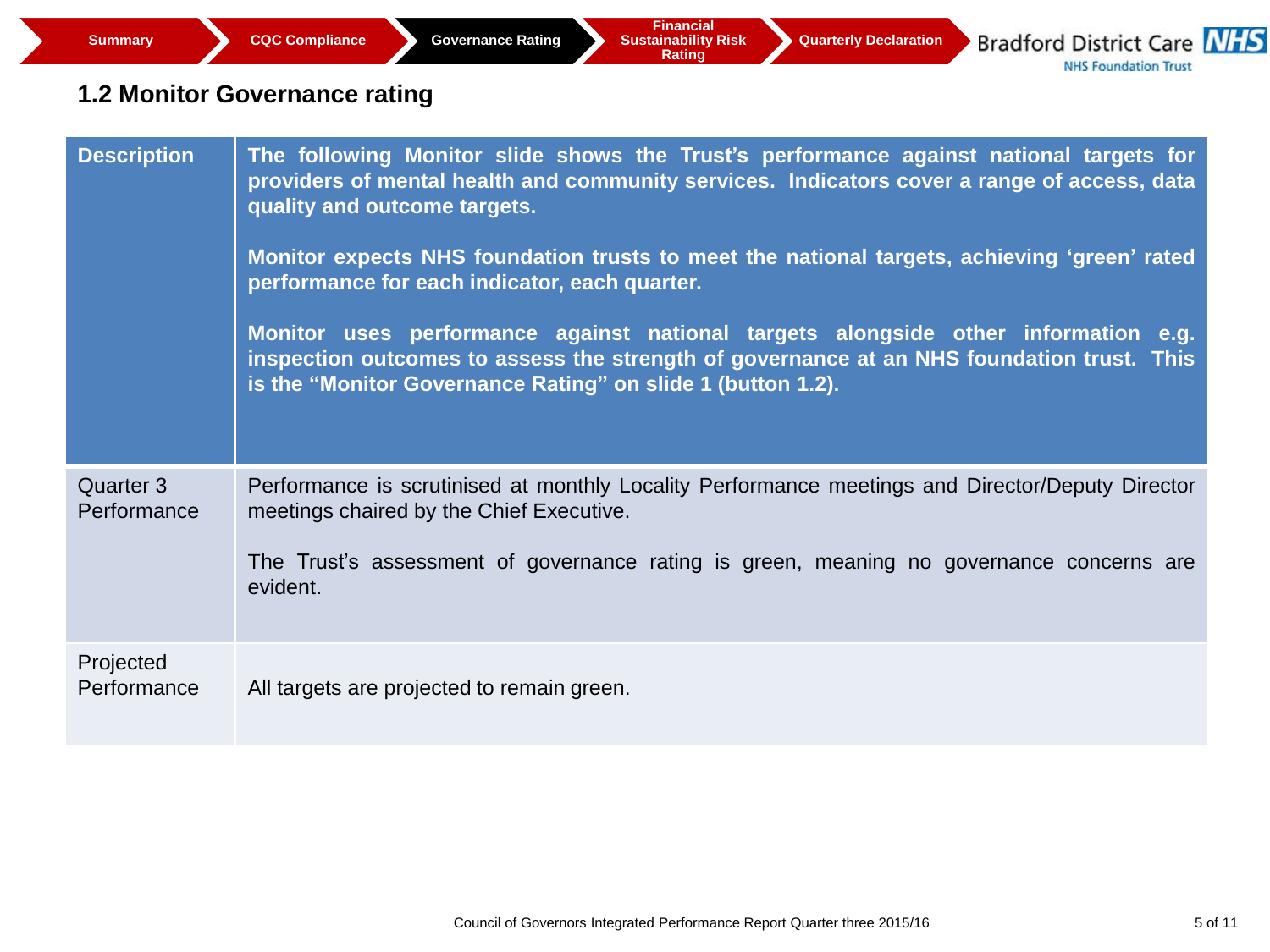#### **1.2 Monitor Indicators – Quarter 3 2015/16**

| Indicator<br>No. | Indicator                                                                                                                                                               | Target                   | 2014/15<br>Q4 | 2015/16<br>Q <sub>1</sub> | 2015/16<br>Q2                                                 | 2015/16<br>Q3 | Indicator<br>No. | Indicator                                                                                                                                                                   | <b>Target</b>                                | 2014/15<br>Q4 | 2015/16<br>Q1  | 2015/16<br>Q <sub>2</sub> | 2015/16<br>Q3 |
|------------------|-------------------------------------------------------------------------------------------------------------------------------------------------------------------------|--------------------------|---------------|---------------------------|---------------------------------------------------------------|---------------|------------------|-----------------------------------------------------------------------------------------------------------------------------------------------------------------------------|----------------------------------------------|---------------|----------------|---------------------------|---------------|
|                  |                                                                                                                                                                         |                          |               |                           | Outturn   Outturn   Outturn   Outturn                         |               |                  |                                                                                                                                                                             |                                              | Outturn       | <b>Outturn</b> | Outturn                   | Outturn       |
| M <sub>3</sub>   | RTT dental 18 weeks waits - incomplete pathways<br>(Number of patients who have waited 18 weeks or<br>less/Number of patients waiting)                                  | 92.0%                    |               |                           |                                                               | 95.1%         | M10              | 2.a. People with common mental health conditions<br>referred to the Improving Access to Psychological<br>Therapies programme will be treated within 6 weeks<br>of referral  | Q1 - 10%<br>Q2 - 20%<br>Q3 - 30%<br>Q4 - 60% |               | 52.6%<br>Q1    | 69.1%<br>Q2               |               |
| M4               | Mental Health Delayed Transfers of Care                                                                                                                                 | $\leq$ 7.5%              |               |                           |                                                               | 0.2%          | M11              | 2.b. People with common mental health conditions<br>referred to the Improving Access to Psychological<br>Therapies programme will be treated within 18 weeks<br>of referral | Q1 - 50%<br>Q2 - 60%<br>Q3 - 70%<br>Q4 - 80% |               | 83.9%<br>O1    | 92.1%<br>Q2               |               |
| M <sub>5</sub>   | Admission to inpatients services had access to Crisis<br>Resolution Home Treatment Teams                                                                                | 95.0%                    |               |                           |                                                               | 99.4%         | M12              | Access to health care for people with a learning<br>disability                                                                                                              | 6 Green                                      |               |                |                           | 6 Green       |
| M <sub>6</sub>   | New psychosis cases by Early Intervention Teams                                                                                                                         | 95.0%                    |               |                           |                                                               | 154.5%        | M13              | Community services data completeness: Referral to<br>treatment information                                                                                                  | 50.0%                                        |               |                |                           | 65.0%<br>Q3   |
| M7               | Early intervention in Psychosis (EIP): People<br>experiencing a first episode of psychosis treated with<br>a NICE approved care package within two weeks of<br>referral | Reporting to begin in Q4 |               | M14                       | Community services data completeness: Referral<br>information | 50.0%         |                  |                                                                                                                                                                             |                                              | 92.9%<br>O3   |                |                           |               |
| M <sub>8</sub>   | Care Programme Approach patients receiving follow-<br>up contact within 7 days of discharge                                                                             | 95.0%                    |               |                           |                                                               | 97.2%         | M <sub>15</sub>  | Data completeness treatment activity information                                                                                                                            | 50.0%                                        |               |                |                           | 99.7%<br>O3   |
| M <sub>9</sub>   | Care Programme Approach patients having formal<br>review within 12 months                                                                                               | 95.0%                    |               |                           |                                                               | 97.4%         | M16              | Mental Health data completeness: identifiers                                                                                                                                | 97.0%                                        |               |                |                           | 99.7%         |
|                  |                                                                                                                                                                         |                          |               |                           |                                                               |               | M17              | Mental health data completeness: outcomes for<br>patients on Care Programme Approach                                                                                        | 50.0%                                        |               |                |                           | 81.7%         |

#### **Narrative:**

Indicators M10 – M11: Quarter 3 final figures are not yet available for waiting times for people accessing the Improving Access to Psychological Therapies services. October 2015 final plus November 2015 primary figures = 76.6% entered therapy within 6 weeks and 95.1% within 18 weeks.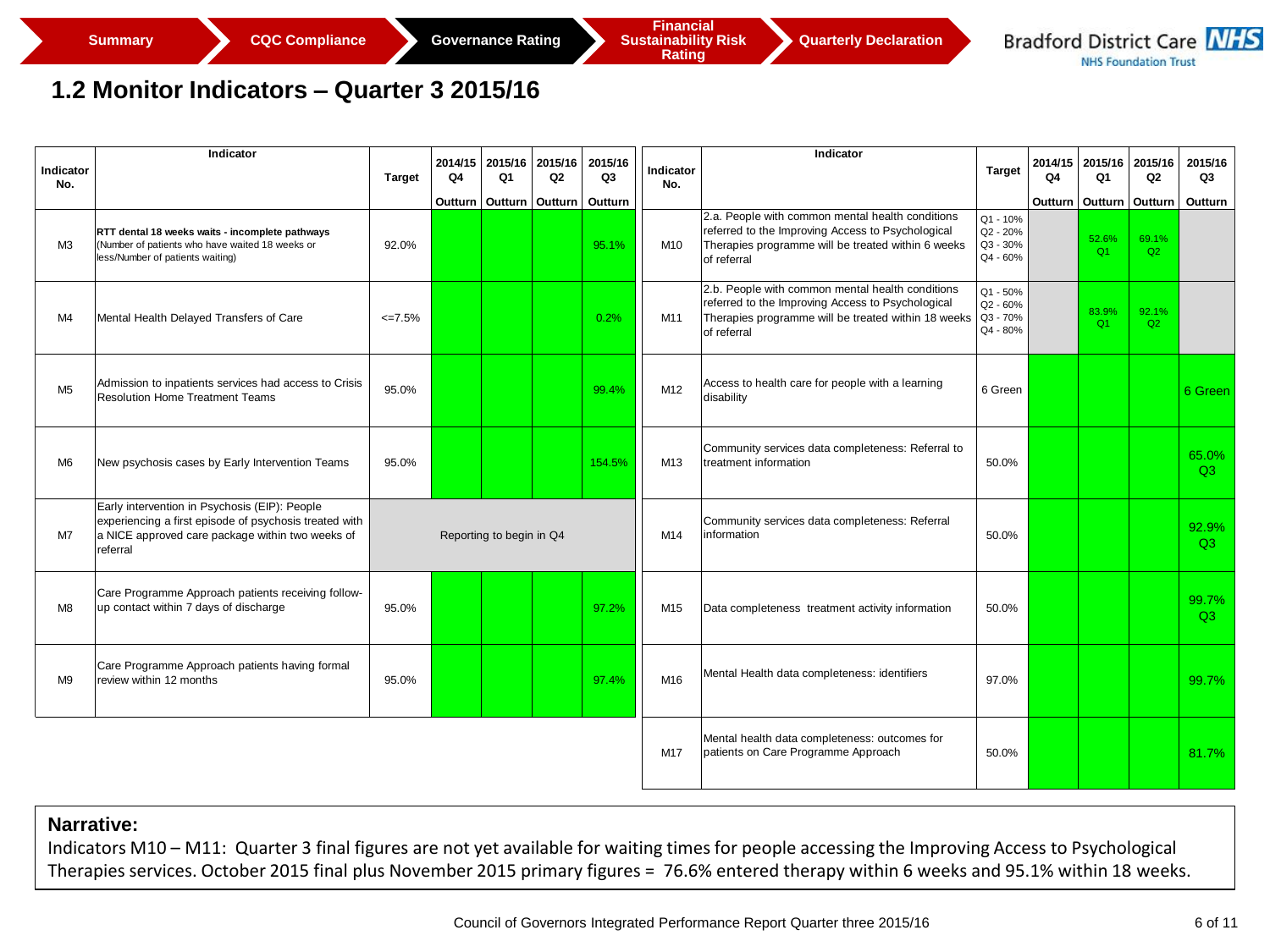**Summary CQC Compliance Governance Rating** 

**Financial Sustainability Risk Rating** 

**Quarterly Declaration**

**Bradford District Care NHS NHS Foundation Trust** 

### **1.3 Monitor Financial Sustainability Risk Rating**

| <b>Description</b>       | The following Monitor slide shows the Trust's performance against the national metrics for<br>measuring financial risk and other key financial performance measures. The Monitor rating<br>comprises four measures (the latter 2 being introduced from Quarter 3 2015/16:<br><b>Capital Servicing Capacity</b><br>1.<br>2.<br><b>Liquidity</b><br>3.<br><b>I&amp;E Margin</b><br><b>Variance From Plan</b><br>4.<br>Monitor uses these measures to assess the overall level of financial risk of an NHS FT. A<br>score of 4 represents the lowest possible risk (the best rating) with a minimum Monitor<br>required score of '3'. This is the "Monitor Financial Sustainability and Performance Risk<br>Rating" (FSRR) on slide 1. |
|--------------------------|-------------------------------------------------------------------------------------------------------------------------------------------------------------------------------------------------------------------------------------------------------------------------------------------------------------------------------------------------------------------------------------------------------------------------------------------------------------------------------------------------------------------------------------------------------------------------------------------------------------------------------------------------------------------------------------------------------------------------------------|
| Quarter 3<br>Performance | Financial performance is scrutinised at monthly Locality Performance meetings and Director/Deputy<br>Director meetings chaired by the Chief Executive. EMT and the Finance Business & Investment<br>Committee review the quarter end position prior to consideration by the Board and submission to<br>Monitor. Using the FSRR the Trust's risk rating is '4'.                                                                                                                                                                                                                                                                                                                                                                      |
| Projected<br>Performance | Whilst a number of emerging financial risks have potential to impact moving into 2016/17, the Trust<br>anticipates at this stage being able to maintain a Monitor FSRR of at least a '3' for the next 12<br>months by:<br>Identifying new cost reductions linked to service re-design for Council contracts<br>Bringing forward planned cost improvements and exploring new business opportunities<br>۰.<br>Considering the level of planned surplus and deploying reserves.<br>$\blacksquare$                                                                                                                                                                                                                                      |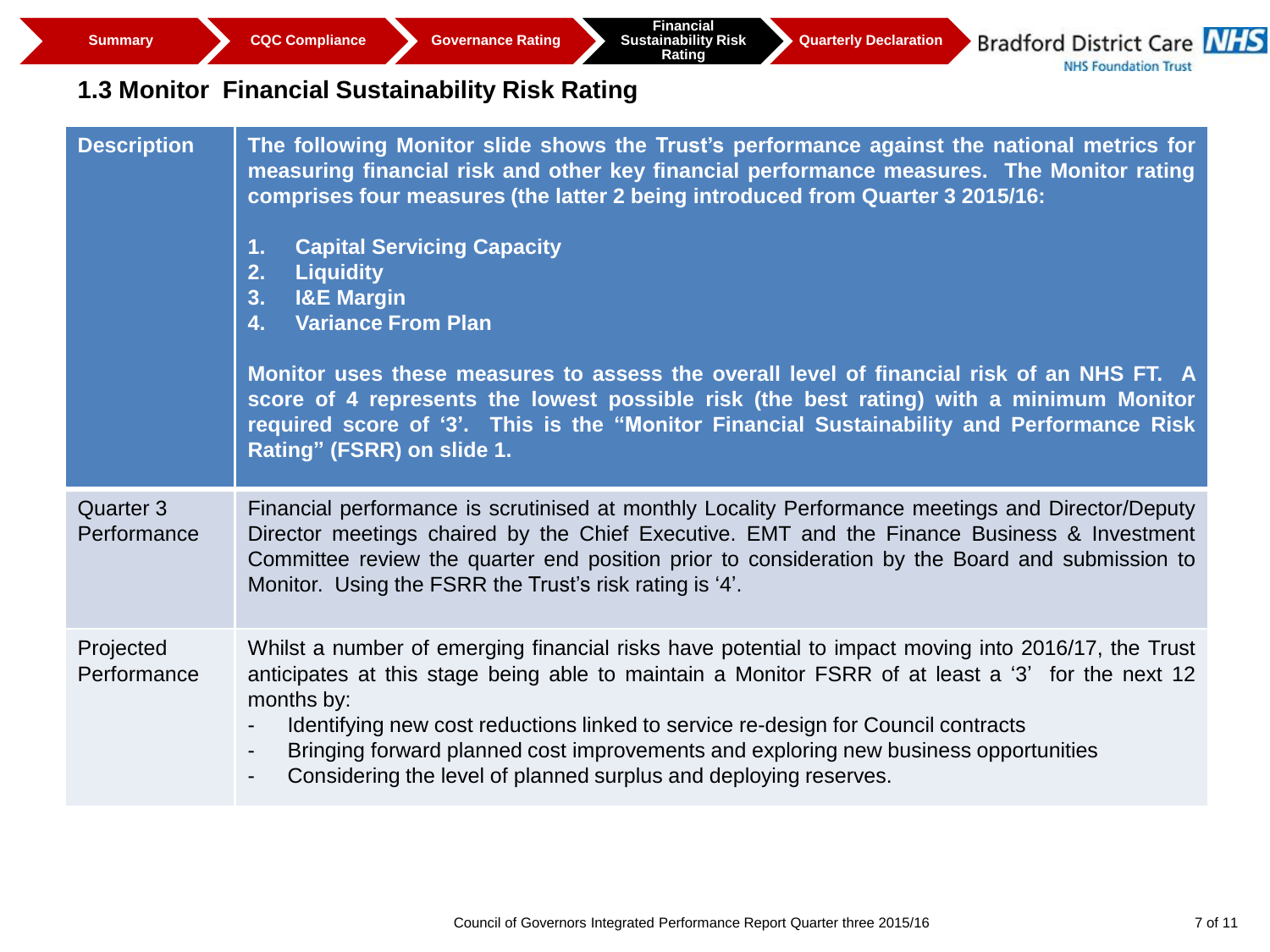

### **1.3 Monitor Financial Sustainability Risk Rating**

| <b>Financial Sustainability Risk Ratings (updated from August 2015 RAF)</b><br>for Bradford District Care NHS Foundation Trust |                                                              |                                                                |                                                |                                                    |
|--------------------------------------------------------------------------------------------------------------------------------|--------------------------------------------------------------|----------------------------------------------------------------|------------------------------------------------|----------------------------------------------------|
|                                                                                                                                | <b>Plan For</b><br><b>Current YTD</b><br>ending<br>31-Dec-15 | <b>Actual For</b><br><b>Current YTD</b><br>ending<br>31-Dec-15 | <b>Plan For</b><br>Year<br>ending<br>31-Mar-16 | <b>Forecast For</b><br>Year<br>ending<br>31-Mar-16 |
| <b>Capital Service Cover</b>                                                                                                   | 4                                                            | 4                                                              | 4                                              | 4                                                  |
| <b>Liquidity</b>                                                                                                               | 4                                                            | 4                                                              | 4                                              | 4                                                  |
| <b>I&amp;E Margin</b>                                                                                                          | $\overline{3}$                                               | 3                                                              | 4                                              | 4                                                  |
| <b>I&amp;E Margin Variance From Plan</b>                                                                                       | 4                                                            | 3                                                              | 4                                              | 3                                                  |
| <b>Financial Sustainability Risk Rating</b>                                                                                    | 4                                                            | 4                                                              | 4                                              | 4                                                  |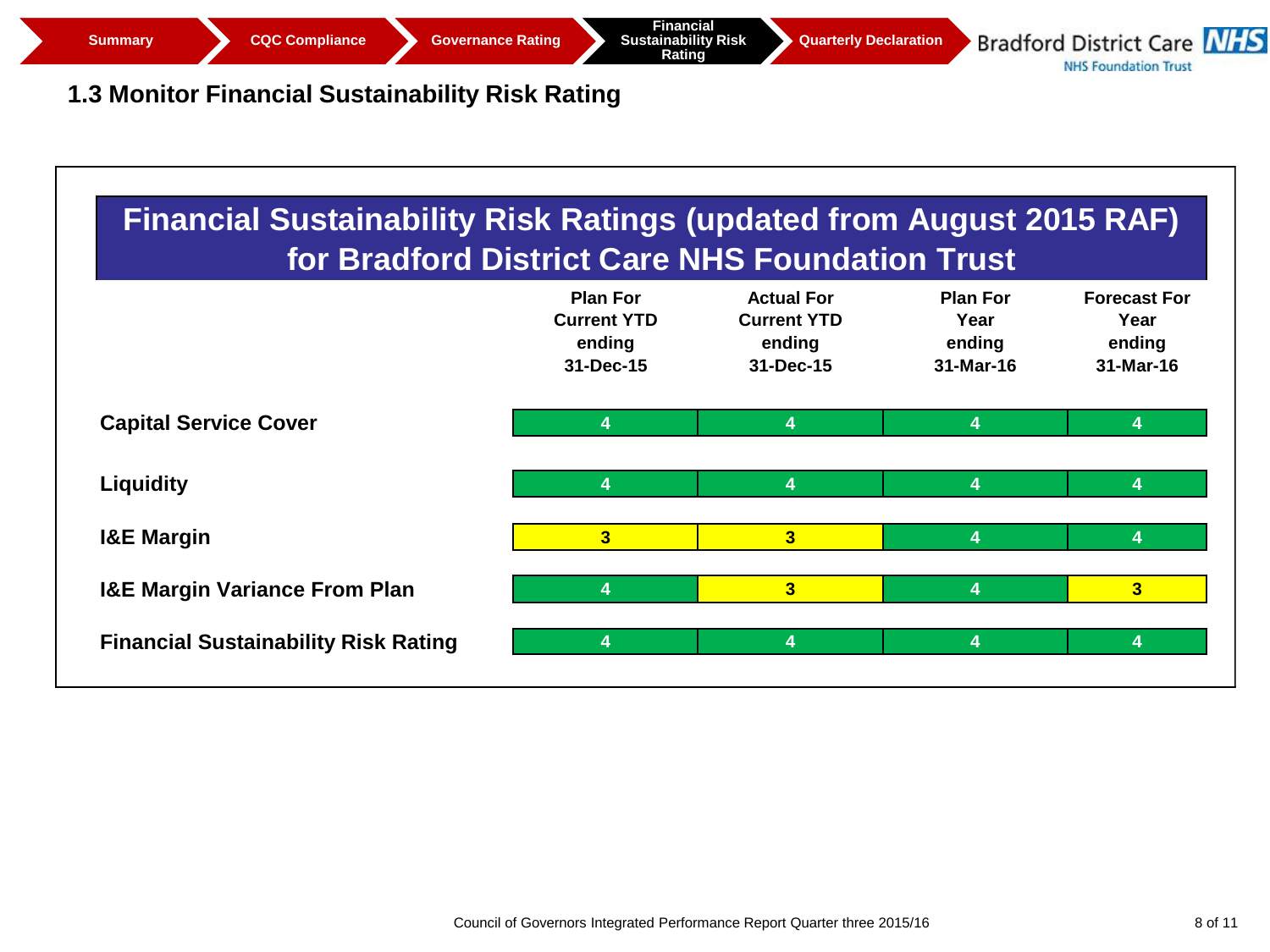Bradford District Care NHS

**NHS Foundation Trust** 

| <b>Financial Performance Summary</b>                  |                        |                            |                                                                                                                                                                                                                                                                                                                                                                                                                                                               |  |  |  |  |  |
|-------------------------------------------------------|------------------------|----------------------------|---------------------------------------------------------------------------------------------------------------------------------------------------------------------------------------------------------------------------------------------------------------------------------------------------------------------------------------------------------------------------------------------------------------------------------------------------------------|--|--|--|--|--|
| <b>Proposed Board RAG Rating</b>                      | Year to<br><b>Date</b> | <b>Forecast</b><br>2015/16 | <b>Commentary</b>                                                                                                                                                                                                                                                                                                                                                                                                                                             |  |  |  |  |  |
| <b>Statement of Comprehensive</b><br>Income (SoCI)    |                        |                            | A surplus of £700k for the year to date, which is £1k ahead of plan. The forecast<br>includes the assumed recognition of overage for the recently disposed Moor Lane<br>Site. Accounting treatment is being discussed with External Audit. This benefit<br>would provide mitigation for Public Health grant risks previously elevated as a<br>concern within the report. The revised forecast for 2015/16 is that the required<br>surplus will be maintained. |  |  |  |  |  |
| <b>Statement of Financial Position</b><br>(SoFP)      |                        | $\bullet$                  | Current assets, which includes receivables, accruals and prepayments are £333k<br>more than plan. Current liabilities are £201k less than plan. Forecast to deliver plan<br>but with financial risks identified for cash flows resulting from reductions in forecast<br>income for ITC and debtor payment delays.                                                                                                                                             |  |  |  |  |  |
| <b>Statement of Cash Flows (SoCF)</b>                 | $\bigcirc$             | $\bullet$                  | A cash flow position currently £1.4m below plan due to a number of in-year phasing<br>issues. The forecast is to achieve the planned cash balance for 2015/16 supported<br>by a detailed cash management action plan that will mitigate the current shortfall.                                                                                                                                                                                                |  |  |  |  |  |
| <b>Financial Sustainability Risk Rating</b><br>(FSRR) |                        |                            | Achievement of a Financial Sustainability Risk Rating (FSRR) of 4. Risks and<br>mitigation plans identified.                                                                                                                                                                                                                                                                                                                                                  |  |  |  |  |  |
| <b>Cost Improvement Programmes</b><br>(CIPs)          |                        | $\bullet$                  | Delivery of £5,122k CIPs against a net plan of £4,748k. Forecast delivery is<br>£6,876k. This would represent over-achievement of £500k or 8% against plan.<br>Substitution schemes have delivered an additional £352k to offset the slippage<br>from ITC scheme.                                                                                                                                                                                             |  |  |  |  |  |
| <b>Capital Expenditure</b>                            |                        |                            | Capital under spending of £118k is driven by flow through items. The January CPIG<br>meeting confirmed forecast under spending of £91k and reviewed expenditure<br>priorities from capital funding requests not previously funded. CPIG approved the<br>balance of funding to progress Dental IM&T and staff bank accommodation<br>requirements, bringing the capital forecast back on line with plan.                                                        |  |  |  |  |  |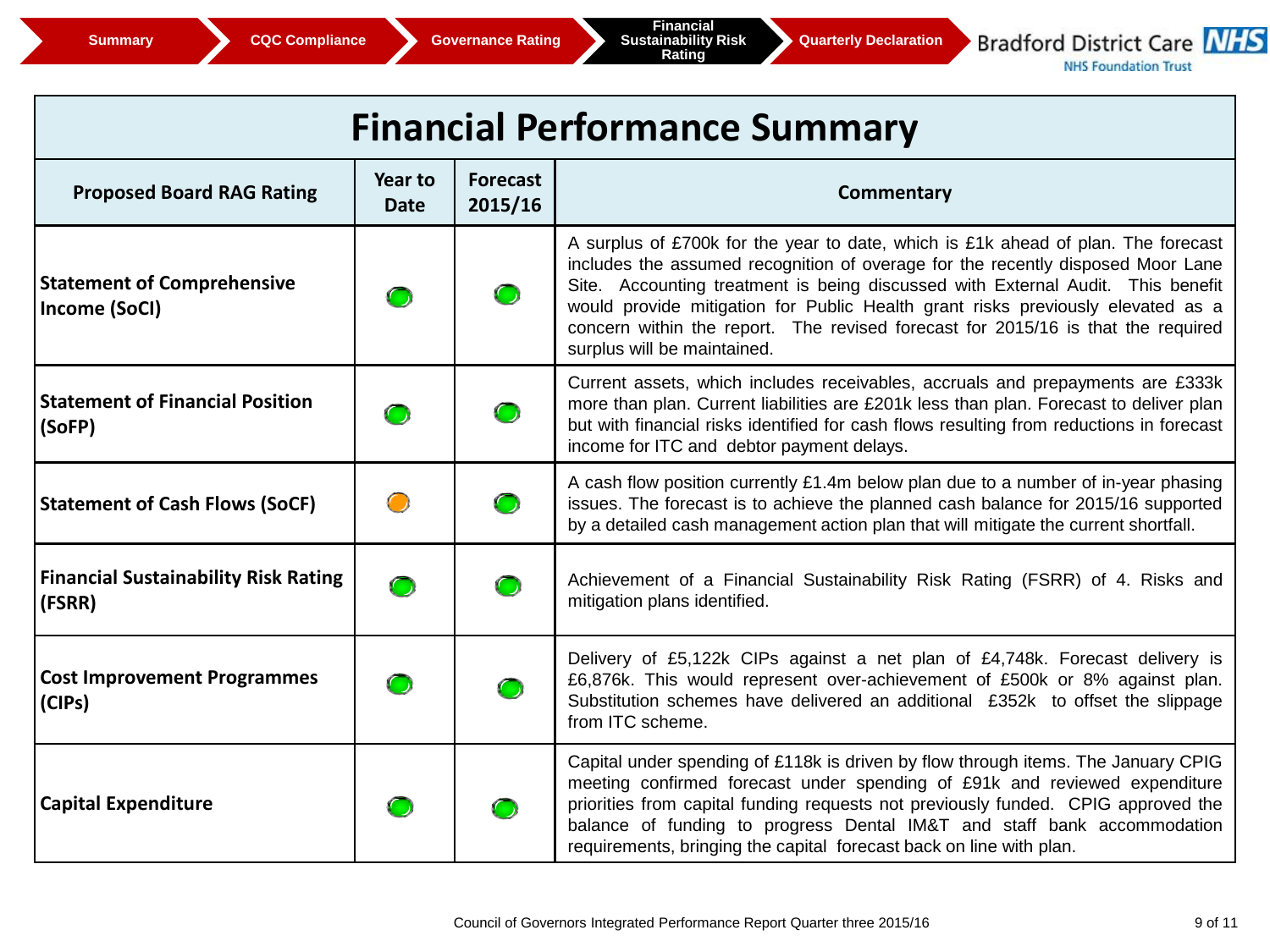**Quarterly Declaration**

**Bradford District Care NHS NHS Foundation Trust** 

#### **Monitor - Quarter 3 return and Board Governance Statements**

| <b>Description</b>       | Foundation trusts must submit a confirmation of their rating under the Risk<br>Assessment Framework (RAF) to Monitor on a quarterly basis.<br>The governance rating consists of various elements including Monitor<br>performance indicators (slide 6), changes to the composition of the Board of<br>Directors and any governor elections that have taken place each quarter.<br>The financial rating, via the Financial Sustainability and Performance Risk Rating<br>(FSRR) comprises 4 key metrics (slide 8). |
|--------------------------|-------------------------------------------------------------------------------------------------------------------------------------------------------------------------------------------------------------------------------------------------------------------------------------------------------------------------------------------------------------------------------------------------------------------------------------------------------------------------------------------------------------------|
| Quarter 3<br>Performance | The Trust Board discussed the quarter three position within the Integrated<br>Performance Report and assurances provided from Board Committees and agreed<br>compliance with the Governance Statements (slide 11).                                                                                                                                                                                                                                                                                                |
| Projected<br>Performance | The Trust projects that a number of new financial risks have potential to impact<br>moving into 2016/17 however anticipates at this stage being able to maintain a Monitor<br>FSRR of at least a '3' for the next 12 months.                                                                                                                                                                                                                                                                                      |